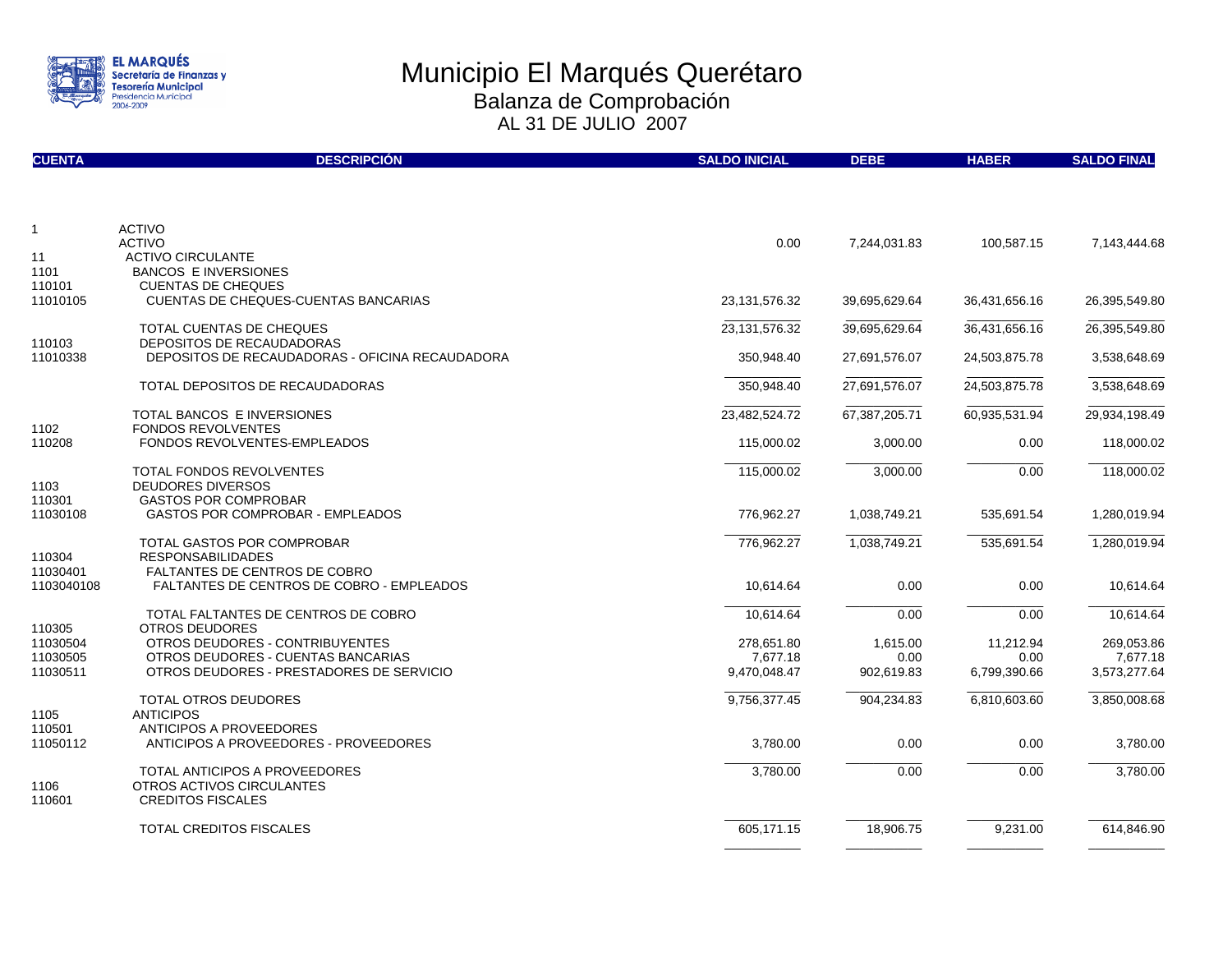

| <b>CUENTA</b>                                          | <b>DESCRIPCIÓN</b>                                                                                                                                                                                                                                                            | <b>SALDO INICIAL</b>                               | <b>DEBE</b>                                             | <b>HABER</b>                                            | <b>SALDO FINAL</b>                                   |
|--------------------------------------------------------|-------------------------------------------------------------------------------------------------------------------------------------------------------------------------------------------------------------------------------------------------------------------------------|----------------------------------------------------|---------------------------------------------------------|---------------------------------------------------------|------------------------------------------------------|
|                                                        |                                                                                                                                                                                                                                                                               |                                                    |                                                         |                                                         |                                                      |
| 12                                                     | <b>TOTAL ACTIVO CIRCULANTE</b><br><b>TOTAL ACTIVO CIRCULANTE</b><br><b>ACTIVO FIJO</b>                                                                                                                                                                                        | 0.00<br>34,750,430.25                              | 7,244,031.83<br>69,352,096.50                           | 100,587.15<br>68,291,058.08                             | 7.143.444.68<br>35,811,468.67                        |
| 1201<br>120101                                         | <b>BIENES MUEBLES</b><br>MOBILIARIO Y EQUIPO DE ADMINSTRACION                                                                                                                                                                                                                 |                                                    |                                                         |                                                         |                                                      |
| 120102<br>120103<br>120104<br>120105<br>1202<br>120201 | TOTAL MOBILIARIO Y EQUIPO DE ADMINSTRACION<br>MAQ. Y EQUIPO AGRO. INDUS. Y DE COMUNICACIÓN<br><b>VEHICULOS Y EQUIPO DE TRANSPORTE</b><br>EQUIPO E INSTRUMENTAL MEDICO<br><b>HERRAMIENTAS Y REFACCIONES</b><br><b>BIENES INMUEBLES</b><br>BIENES INMUEBLES DEL DOMINIO PUBLICO | 4,937,271.61                                       | 39,162.10                                               | 0.00                                                    | 4,976,433.71                                         |
| 120202                                                 | TOTAL BIENES INMUEBLES DEL DOMINIO PUBLICO<br>BIENES INMUEBLES DEL DOMINIO PRIVADO                                                                                                                                                                                            | 79,184,705.09                                      | 0.00                                                    | 0.00                                                    | 79,184,705.09                                        |
| 13<br>1302                                             | <b>TOTAL ACTIVO FIJO</b><br><b>ACTIVO DIFERIDO</b><br><b>DEPOSITOS EN GARANTIA</b>                                                                                                                                                                                            | 107,795,168.15                                     | 123,942.34                                              | 0.00                                                    | 107,919,110.49                                       |
| 130210                                                 | <b>DEPOSITOS EN GARANTIA - OTROS</b>                                                                                                                                                                                                                                          | 250.00                                             | 0.00                                                    | 0.00                                                    | 250.00                                               |
|                                                        | <b>TOTAL DEPOSITOS EN GARANTIA</b>                                                                                                                                                                                                                                            | 250.00                                             | 0.00                                                    | 0.00                                                    | 250.00                                               |
|                                                        | <b>TOTAL ACTIVO DIFERIDO</b>                                                                                                                                                                                                                                                  | 250.00                                             | 0.00                                                    | 0.00                                                    | 250.00                                               |
|                                                        | <b>TOTAL ACTIVO</b>                                                                                                                                                                                                                                                           | 0.00                                               | 7,244,031.83                                            | 100,587.15                                              | 7,143,444.68                                         |
|                                                        | <b>TOTAL ACTIVO</b>                                                                                                                                                                                                                                                           | 142,545,848.40                                     | 69,476,038.84                                           | 68,291,058.08                                           | 143,730,829.16                                       |
| 2<br>21<br>2101                                        | PASIVO Y PATRIMONIO<br>PASIVO Y PATRIMONIO<br>PASIVO A CORTO PLAZO<br><b>CUENTAS POR PAGAR</b>                                                                                                                                                                                | 0.00                                               | 125,624.90                                              | 7,269,069.58                                            | 7,143,444.68                                         |
| 210101<br>21010101<br>21010103<br>21010104<br>21010106 | <b>CUENTAS POR PAGAR PROGRAMADAS</b><br><b>CUENTAS POR PAGAR PROGRAMADAS - APOYOS</b><br>CUENTAS POR PAGAR PROGRAMADAS - CONTRATISTAS<br><b>CUENTAS POR PAGAR PROGRAMADAS - CONTRIBUYENTES</b><br>CUENTAS POR PAGAR PROGRAMADAS - DEPENDENCIAS EXTERNAS                       | 92,087.51<br>325,339.25<br>317.70<br>11,925,405.37 | 1,970,448.18<br>2,650,161.04<br>34,149.00<br>156,505.00 | 1,960,431.77<br>2,646,782.07<br>35,209.00<br>156,505.00 | 82,071.10<br>321,960.28<br>1.377.70<br>11,925,405.37 |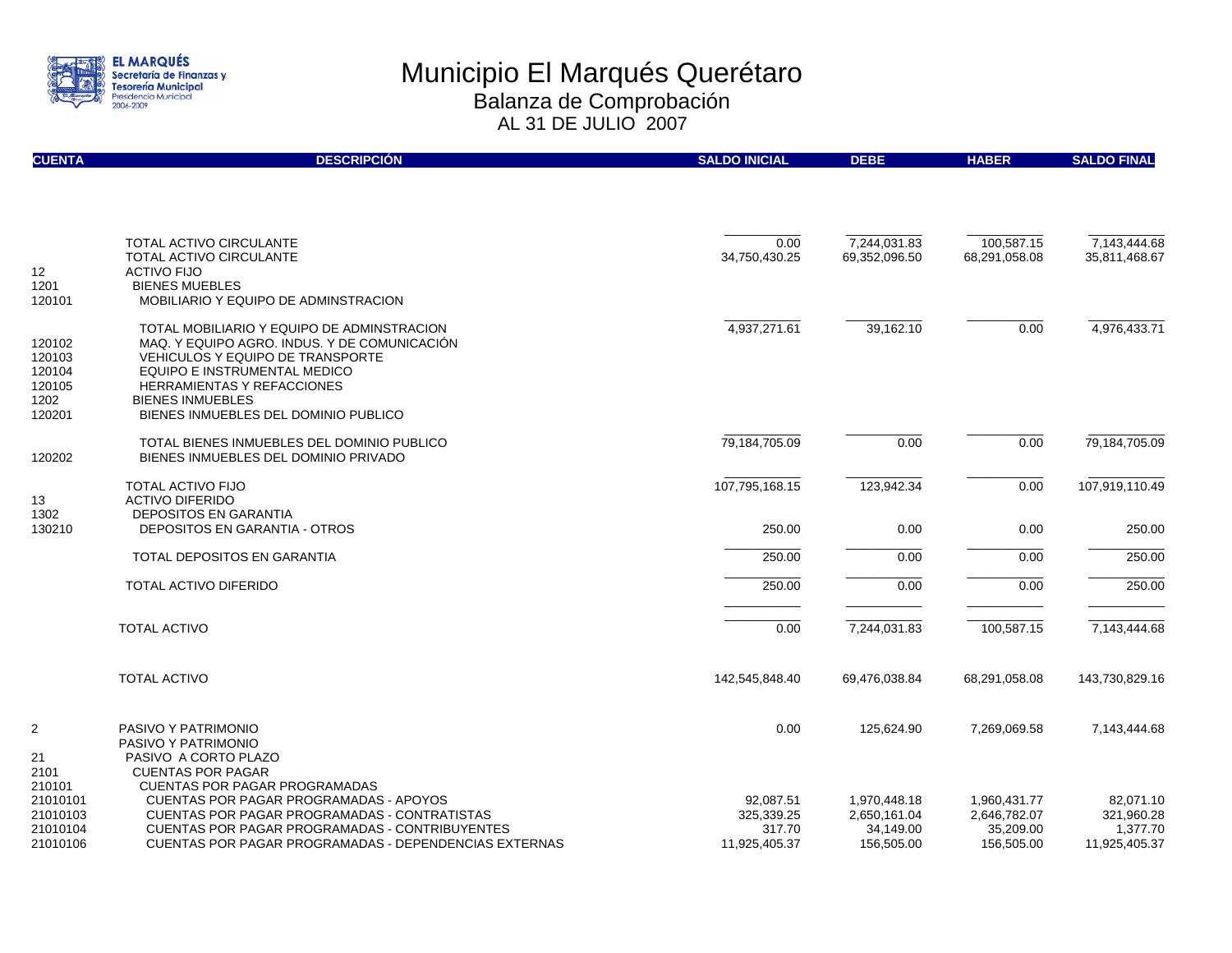

| <b>CUENTA</b>                                | <b>DESCRIPCIÓN</b>                                                                                  | <b>SALDO INICIAL</b>                         | <b>DEBE</b>           | <b>HABER</b>                                    | <b>SALDO FINAL</b> |
|----------------------------------------------|-----------------------------------------------------------------------------------------------------|----------------------------------------------|-----------------------|-------------------------------------------------|--------------------|
|                                              |                                                                                                     |                                              |                       |                                                 |                    |
| 21010108                                     | <b>CUENTAS POR PAGAR PROGRAMADAS - EMPLEADOS</b>                                                    | 1,344.12                                     | 4,671,873.33          | 4,671,873.33                                    | 1,344.12           |
| 21010109                                     | <b>CUENTAS POR PAGAR PROGRAMADAS - ORGANISMOS SUBSIDIADOS</b>                                       | 0.00                                         | $-6,750.00$           | $-6,750.00$                                     | 0.00               |
| 21010110                                     | <b>CUENTAS POR PAGAR PROGRAMADAS - OTROS</b>                                                        | 5,312,151.12                                 | 1,734,704.80          | 1,734,704.80                                    | 5,312,151.12       |
| 21010111                                     | CUENTAS POR PAGAR PROGRAMADAS - PRESTADORES DE SERVICIO                                             | 164,258.57                                   | 4,126,798.22          | 3,979,315.86                                    | 16,776.21          |
| 21010112<br>21010114                         | <b>CUENTAS POR PAGAR PROGRAMADAS - PROVEEDORES</b><br><b>CUENTAS POR PAGAR PROGRAMADAS - RENTAS</b> | 326,846.06<br>0.00                           | 2,089,121.67          | 1,822,548.37                                    | 60,272.76          |
| 21010119                                     | <b>CUENTAS POR PAGAR PROGRAMADAS - EVENTUALES</b>                                                   | 0.00                                         | 1,400.00<br>36,934.48 | 1,400.00<br>36,934.48                           | 0.00<br>0.00       |
|                                              |                                                                                                     |                                              |                       |                                                 |                    |
|                                              | TOTAL CUENTAS POR PAGAR PROGRAMADAS                                                                 | 18, 147, 749. 70                             | 17,465,345.72         | 17,038,954.68                                   | 17,721,358.66      |
| 210102                                       | <b>CUENTAS POR PAGAR ACUMULADAS</b>                                                                 |                                              |                       |                                                 |                    |
| 21010201                                     | RETENCIONES A EMPLEADOS                                                                             |                                              |                       |                                                 |                    |
| 2101020101                                   | RETENCIONES FISCALES A EMPLEADOS                                                                    |                                              |                       |                                                 |                    |
|                                              | TOTAL RETENCIONES FISCALES A EMPLEADOS                                                              | 18,507,442.39                                | 7,000.00              | 413,855.43                                      | 18,914,297.82      |
| 2101020102                                   | RETENCIONES POR PRESTACIONES                                                                        |                                              |                       |                                                 |                    |
| 2101020103                                   | <b>PRESTAMOS</b>                                                                                    |                                              |                       |                                                 |                    |
| 2101020104                                   | DESCUENTOS A TRABAJADORES                                                                           |                                              |                       |                                                 |                    |
| 2101020105                                   | <b>CUOTAS SINDICALES</b>                                                                            |                                              |                       |                                                 |                    |
| 21010202                                     | APORTACIONES PATRONALES                                                                             |                                              |                       |                                                 |                    |
|                                              | <b>TOTAL APORTACIONES PATRONALES</b>                                                                | $-7,318.65$                                  | 0.00                  | 0.00                                            | $-7,318.65$        |
| 21010203                                     | <b>OTRAS RETENCIONES</b>                                                                            |                                              |                       |                                                 |                    |
| 2101020301                                   | RETENCIONES FISCALES A TERCEROS                                                                     |                                              |                       |                                                 |                    |
| 2101020302                                   | RETENCIONES OBRA PUBLICA                                                                            |                                              |                       |                                                 |                    |
| 2101020303                                   | RETENCIONES POR MULTAS FEDERALES NO FISCALES                                                        |                                              |                       |                                                 |                    |
| 21010204                                     | OBLIGACIONES DE LEY DE INGRESOS                                                                     |                                              |                       |                                                 |                    |
| 2101020401                                   | SOBRANTES DE CENTROS DE COBRO                                                                       |                                              |                       |                                                 |                    |
| 210102040138                                 | SOBRANTES DE CENTROS DE COBRO - OFICINA RECAUDADORA                                                 |                                              | 45.357.42             | 2.010.843.00                                    | 2.010.843.07       |
| 45,357.49                                    |                                                                                                     |                                              |                       |                                                 |                    |
|                                              | TOTAL SOBRANTES DE CENTROS DE COBRO                                                                 | 45,357.42                                    | 2,010,843.00          | 2,010,843.07                                    | 45,357.49          |
| 21010205                                     | DOCUMENTOS POR PAGAR                                                                                |                                              |                       |                                                 |                    |
| 2101020501                                   | DOCUMENTOS POR PAGAR A LA INICIATIVA PRIVADA                                                        |                                              |                       |                                                 |                    |
| 210102050104                                 | CUENTAS ACUMULADAS PROVEEDORES Y ACREEDORES EJERCIDAS (DETAL<br>LADO)                               |                                              |                       |                                                 |                    |
| 2101020501040                                |                                                                                                     | LADO) - APOYOS                               |                       | <b>CUENTAS ACUMULADAS PROVEEDORES Y</b>         |                    |
| ACREEDORES EJERCIDAS (DETAL                  |                                                                                                     | 0.00                                         | 0.00                  | 43.948.40                                       | 43.948.40          |
| 2101020501040                                |                                                                                                     | LADO) - EMPLEADOS                            |                       | <b>CUENTAS ACUMULADAS PROVEEDORES Y</b>         |                    |
| ACREEDORES EJERCIDAS (DETAL                  |                                                                                                     | 19.910.81                                    | 0.00                  | 0.00                                            | 19.910.81          |
| 2101020501041                                |                                                                                                     | LADO) - OTROS                                |                       | <b>CUENTAS ACUMULADAS PROVEEDORES Y</b>         |                    |
| ACREEDORES EJERCIDAS (DETAL                  |                                                                                                     | $-211,506.57$                                | 0.00                  | 211.506.57                                      | 0.00               |
| 2101020501041<br>ACREEDORES EJERCIDAS (DETAL |                                                                                                     | LADO) - PRESTADORES DE SERVICIO<br>15.000.02 | 0.00                  | <b>CUENTAS ACUMULADAS PROVEEDORES Y</b><br>0.00 | 15,000.02          |
| 2101020501041                                | <b>CUENTAS ACUMULADAS PROVEEDORES Y ACREEDORES (DETALLADO)</b>                                      |                                              | 306,091.63            | 0.00                                            | 0.00               |
| 306,091.63                                   |                                                                                                     |                                              |                       |                                                 |                    |
|                                              |                                                                                                     |                                              |                       |                                                 |                    |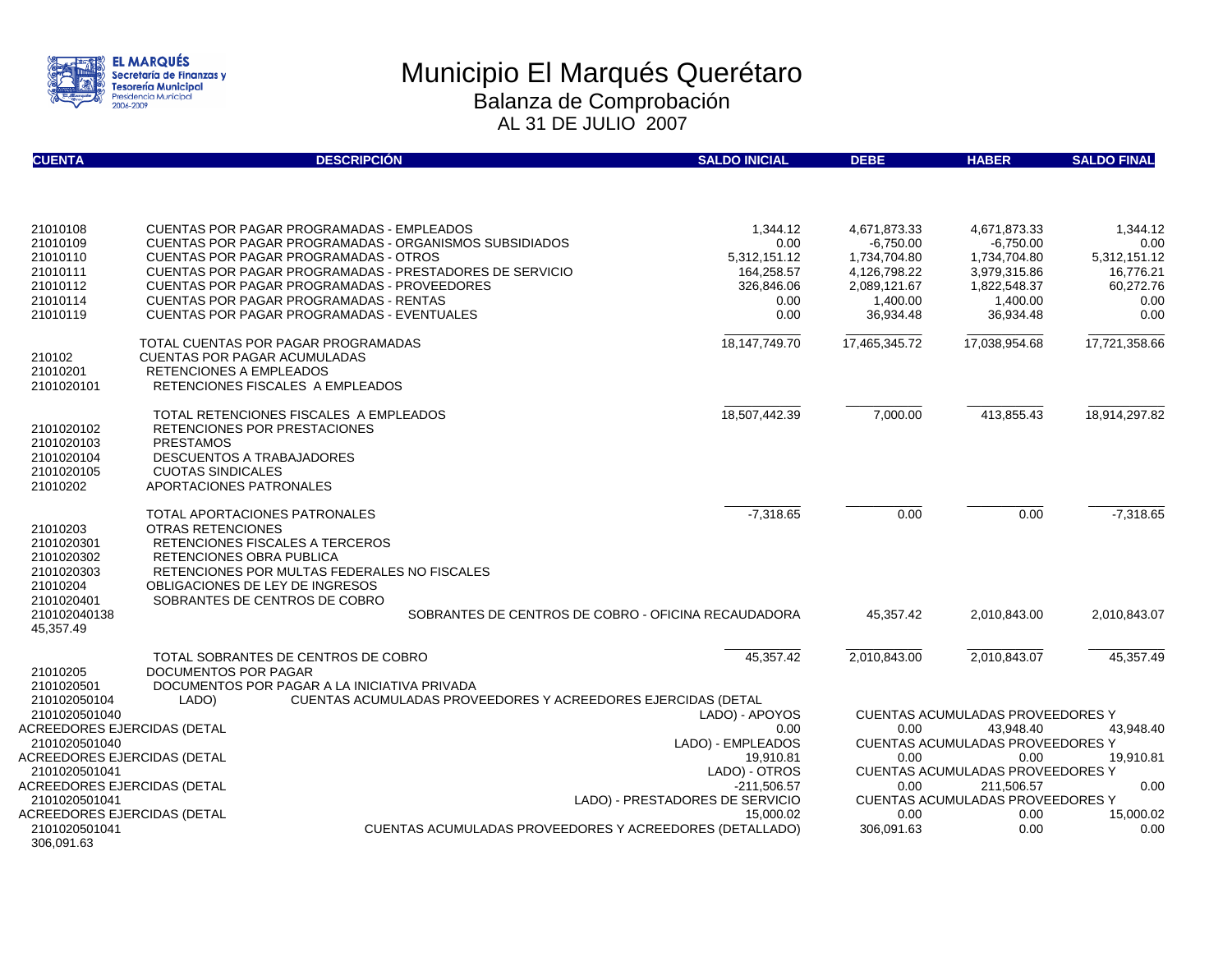

| <b>CUENTA</b>                             |                                                                                                   | <b>DESCRIPCIÓN</b> | <b>SALDO INICIAL</b>                                        | <b>DEBE</b>                 | <b>HABER</b>                                    | <b>SALDO FINAL</b>             |
|-------------------------------------------|---------------------------------------------------------------------------------------------------|--------------------|-------------------------------------------------------------|-----------------------------|-------------------------------------------------|--------------------------------|
|                                           |                                                                                                   |                    |                                                             |                             |                                                 |                                |
| 2101020501041                             | <b>ACREEDORES EJERCIDAS (DETAL</b>                                                                |                    | LADO) - RENTAS                                              | 0.00                        | CUENTAS ACUMULADAS PROVEEDORES Y                |                                |
| 2101020501041                             |                                                                                                   |                    | 5,950.00<br>LADO) - MÉDICOS                                 |                             | 0.00<br><b>CUENTAS ACUMULADAS PROVEEDORES Y</b> | 5,950.00                       |
|                                           | ACREEDORES EJERCIDAS (DETAL                                                                       |                    | 1,725.00                                                    | 0.00                        | 0.00                                            | 1,725.00                       |
|                                           | (DETALLADO)<br>392.625.86                                                                         |                    | TOTAL CUENTAS ACUMULADAS PROVEEDORES Y ACREEDORES EJERCIDAS | 137,170.89                  | 0.00                                            | 255,454.97                     |
| 210102050107<br>2101020501070<br>3,004.22 | <b>ACREEDORES VARIOS</b>                                                                          |                    | <b>ACREEDORES VARIOS - EMPLEADOS</b>                        | 3,004.22                    | 0.00                                            | 0.00                           |
| 2101020501071<br>3,517,340.87             |                                                                                                   |                    | ACREEDORES VARIOS - OTROS                                   | 4,728,847.44                | 3,718,078.57                                    | 2,506,572.00                   |
| 21010206                                  | TOTAL ACREEDORES VARIOS<br><b>FONDOS AJENOS</b>                                                   |                    | 4,731,851.66                                                | 3,718,078.57                | 2,506,572.00                                    | 3,520,345.09                   |
|                                           | TOTAL FONDOS AJENOS                                                                               |                    | 313,966.16                                                  | 8,531.78                    | 53,906.35                                       | 359,340.73                     |
|                                           | TOTAL CUENTAS POR PAGAR                                                                           |                    | 43,503,745.93                                               | 24,412,069.06               | 23,128,850.50                                   | 42,220,527.37                  |
| 23<br>2301                                | TOTAL PASIVO A CORTO PLAZO<br>TOTAL PASIVO A CORTO PLAZO<br>HACIENDA PUBLICA<br><b>RESULTADOS</b> |                    | 0.00<br>43,503,745.93                                       | 117,374.90<br>24,412,069.06 | 688,359.85<br>23,128,850.50                     | 570,984.95<br>42,220,527.37    |
| 2302                                      | TOTAL RESULTADOS<br>PATRIMONIO MUNICIPAL                                                          |                    | $-8,503,290.01$                                             | 17,205,676.56               | 19,549,933.54                                   | $-6, 159, 033.03$              |
|                                           | <b>TOTAL HACIENDA PUBLICA</b><br>TOTAL HACIENDA PUBLICA                                           |                    | 0.00<br>99,042,102.47                                       | 8,250.00<br>17,205,676.56   | 6,580,709.73<br>19,673,875.88                   | 6,572,459.73<br>101,510,301.79 |
|                                           | <b>TOTAL PASIVO Y PATRIMONIO</b>                                                                  |                    | 0.00                                                        | 125,624.90                  | 7,269,069.58                                    | 7,143,444.68                   |
|                                           | TOTAL PASIVO Y PATRIMONIO                                                                         |                    | 142,545,848.40                                              | 41,617,745.62               | 42,802,726.38                                   | 143,730,829.16                 |
| 3                                         | <b>EGRESOS</b><br><b>EGRESOS</b>                                                                  |                    | 0.00                                                        | 8,250.00                    | 8,250.00                                        | 0.00                           |

31 GASTO CORRIENTE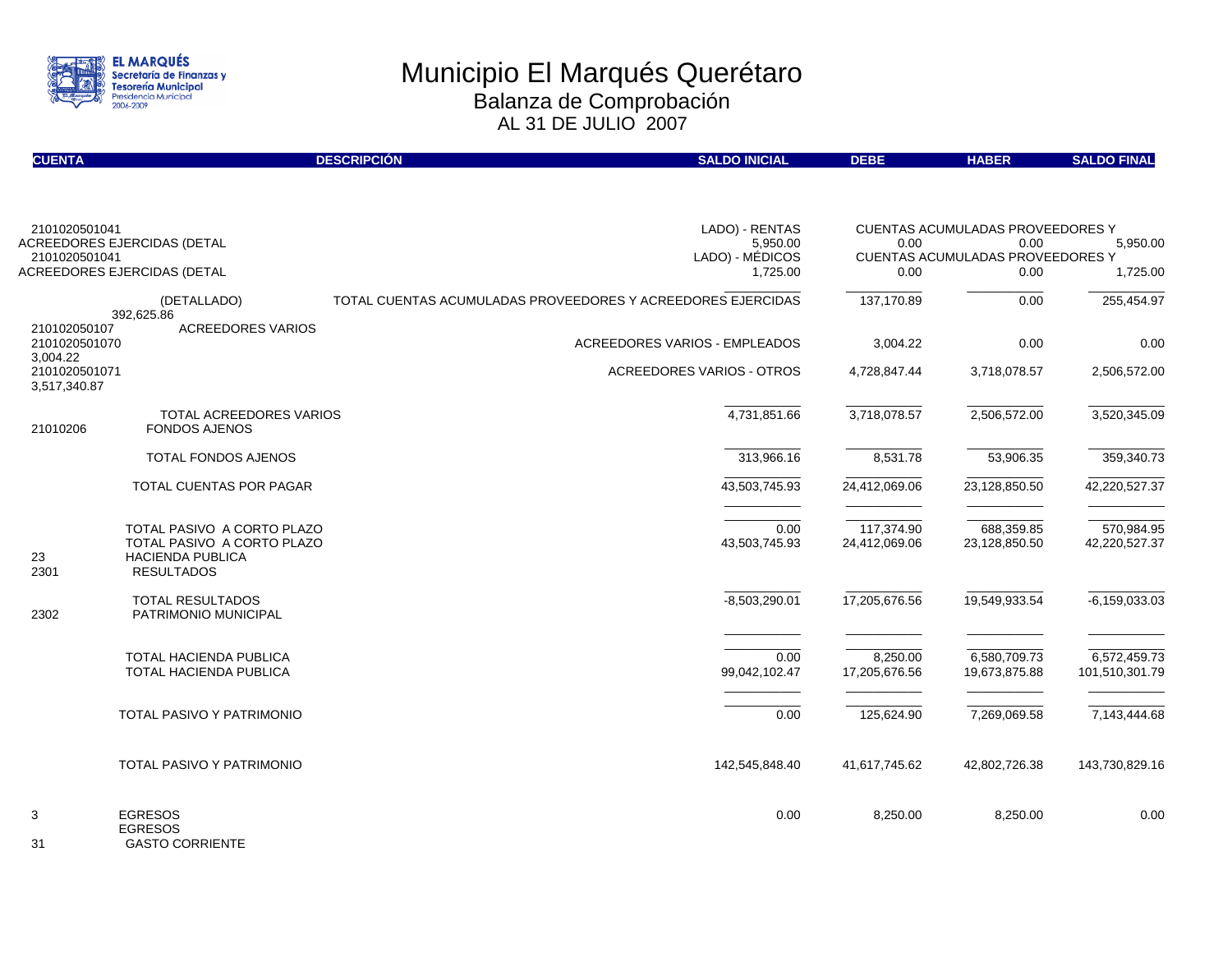

| <b>CUENTA</b>  | <b>DESCRIPCIÓN</b>                                  | <b>SALDO INICIAL</b> | <b>DEBE</b>                   | <b>HABER</b>                     | <b>SALDO FINAL</b> |
|----------------|-----------------------------------------------------|----------------------|-------------------------------|----------------------------------|--------------------|
|                |                                                     |                      |                               |                                  |                    |
| 3101<br>310101 | <b>COSTO DIRECTO</b><br><b>SERVICIOS PERSONALES</b> | 0.00                 | 5,005,903.58                  | 5,005,903.58                     | 0.00               |
| 310102         | <b>MATERIALES Y SUMINISTROS</b>                     | 0.00                 | 1,045,283.14                  | 1,045,283.14                     | 0.00               |
| 310103         | <b>SERVICIOS GENERALES</b>                          | 0.00                 | 1,992,468.47                  | 1,992,468.47                     | 0.00               |
|                | TOTAL COSTO DIRECTO                                 | 0.00                 | 8,043,655.19                  | 8,043,655.19                     | 0.00               |
| 3103<br>310304 | <b>TRANSFERENCIAS</b><br><b>TRANSFERENCIAS</b>      | 0.00                 | 2,863,864.58                  | 2,863,864.58                     | 0.00               |
|                | TOTAL TRANSFERENCIAS                                | 0.00                 | 2,863,864.58                  | 2,863,864.58                     | 0.00               |
|                |                                                     |                      |                               |                                  |                    |
|                | <b>TOTAL GASTO CORRIENTE</b>                        | 0.00                 | 8,250.00                      | 8,250.00                         | 0.00               |
| 32             | <b>TOTAL GASTO CORRIENTE</b><br>CAPITAL             | 0.00                 | 10,907,519.77                 | 10,907,519.77                    | 0.00               |
| 3201           | BIENES MUEBLES E INMUEBLES (EGRESOS)                | 0.00                 | 123,942.34                    | 123,942.34                       | 0.00               |
| 3206           | <b>INVERSION PUBLICA</b>                            | 0.00                 | 3,106,463.67                  | 3,106,463.67                     | 0.00               |
|                | <b>TOTAL CAPITAL</b>                                | 0.00                 | 3,230,406.01                  | 3,230,406.01                     | 0.00               |
|                | <b>TOTAL CAPITAL</b>                                | 0.00                 | 3,230,406.01                  | 3,230,406.01                     | 0.00               |
|                |                                                     |                      |                               |                                  |                    |
|                | <b>TOTAL EGRESOS</b>                                | 0.00                 | 8,250.00                      | 8,250.00                         | 0.00               |
|                | <b>TOTAL EGRESOS</b>                                |                      |                               |                                  |                    |
| 4              | <b>INGRESOS</b>                                     | 0.00<br>0.00         | 14,137,925.78<br>6,580,709.73 | 14, 137, 925. 78<br>6,580,709.73 | 0.00<br>0.00       |
|                | <b>INGRESOS</b>                                     |                      |                               |                                  |                    |
| 41             | INGRESOS PRESUPUESTALES                             |                      |                               |                                  |                    |
| 4101<br>4102   | <b>IMPUESTOS</b><br><b>DERECHOS</b>                 | 0.00<br>0.00         | 4,336,068.83<br>1,590,402.55  | 4,336,068.83<br>1,590,402.55     | 0.00<br>0.00       |
| 4103           | <b>PRODUCTOS</b>                                    | 0.00                 | 39,358.47                     | 39,358.47                        | 0.00               |
| 4104           | <b>APROVECHAMIENTOS</b>                             | 0.00                 | 419,147.58                    | 419,147.58                       | 0.00               |
| 4105           | <b>PARTICIPACIONES</b>                              | 0.00                 | 6,685,211.90                  | 6,685,211.90                     | 0.00               |
| 4106           | APORTACIONES FEDERALES                              | 0.00                 | 4,279,272.00                  | 4,279,272.00                     | 0.00               |
| 4107           | <b>INGRESOS EXTRAORDINARIOS</b>                     | 0.00                 | 2,146,027.24                  | 2,146,027.24                     | 0.00               |
|                |                                                     |                      |                               |                                  |                    |
|                | TOTAL INGRESOS PRESUPUESTALES                       | 0.00                 | 6,580,709.73                  | 6,580,709.73                     | 0.00               |